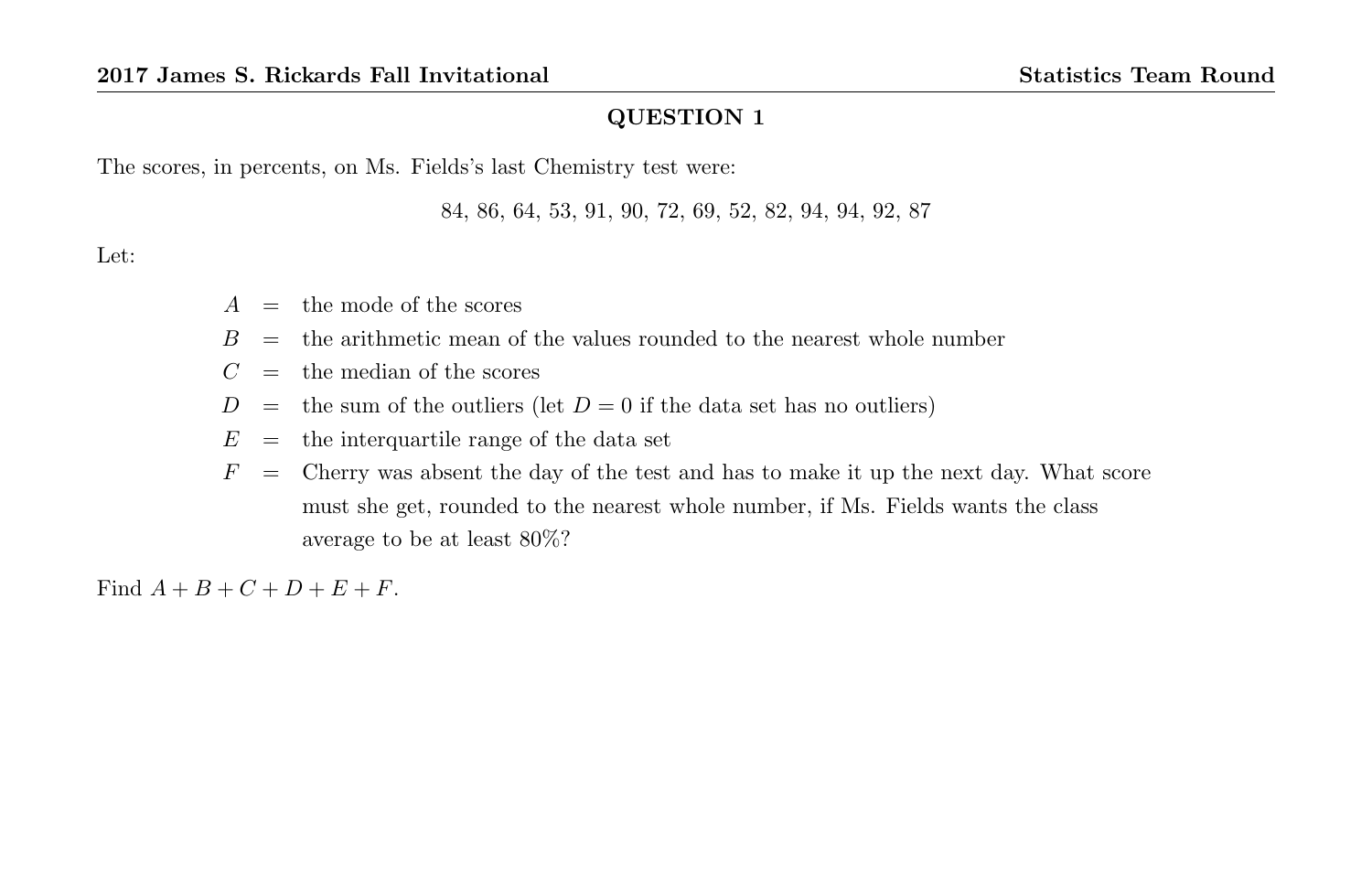Chanda wanted to see if there was a correlation between the ages of the members of the Rickards Math Team and their performance on a practice test. The least squares regression line of the data can be represented by  $\hat{y} = 7.08x + 42$ . She found that  $\bar{y} = 89$ ,  $s_x = 1.2$ , and that  $s_y = 12.5$  where x represents the ages of the members on the math team and y represents their test scores. Let:

- $A =$  the correlation between the two quantitative variables
- $B =$  the coefficient of determination for the data set
- $C =$  the value of  $\bar{x}$
- $D =$  the residual of point (15, 92)
- $E =$  the sum of the residuals

Find  $A + B + C + D + E$  rounded to 4 decimal places.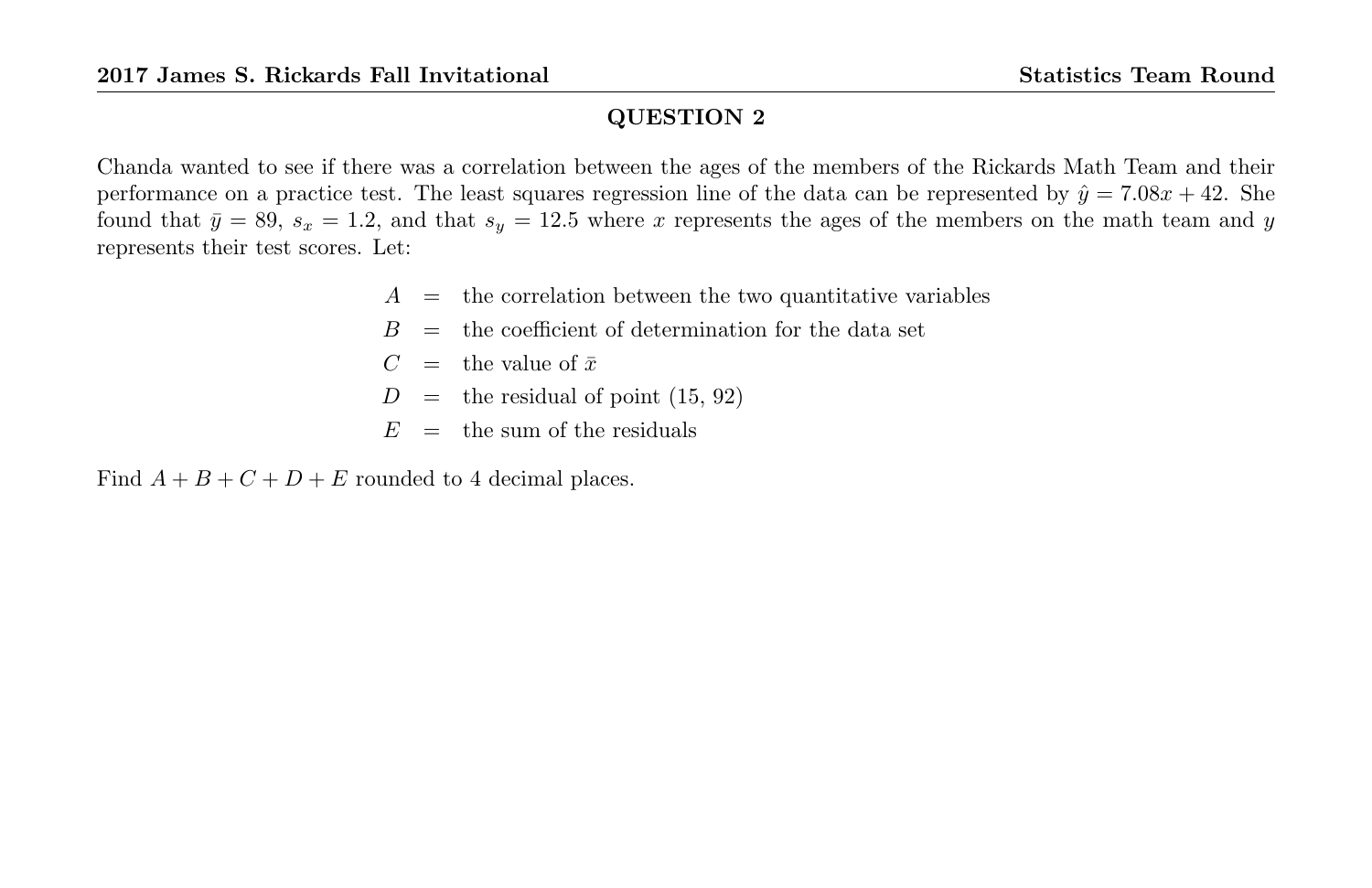Let:

- $A =$  Karthik is stuck in a Monty-Hall scenario where he could win a lifetime supply of Sperrys if he chooses the right door out of 3 possible choices. Karthik picks door 2, and the game show host opens door 1 revealing it is as the wrong door. What is the probability that Karthik will win if he decides to stick to door 2?
- $B =$  What is the probability that no two individuals in a room of 25 people have the same birthday? Assume no individual was born on February 29th.
- $C =$  Cherry is in a deuce situation in her tennis match. This is when both players are tied and an individual needs to win 2 consecutive points to win the game. If the probability that Cherry will win a single point is 0.6, then what is the probability that she will emerge victorious in this game?

Find *ABC* rounded to 4 decimal places.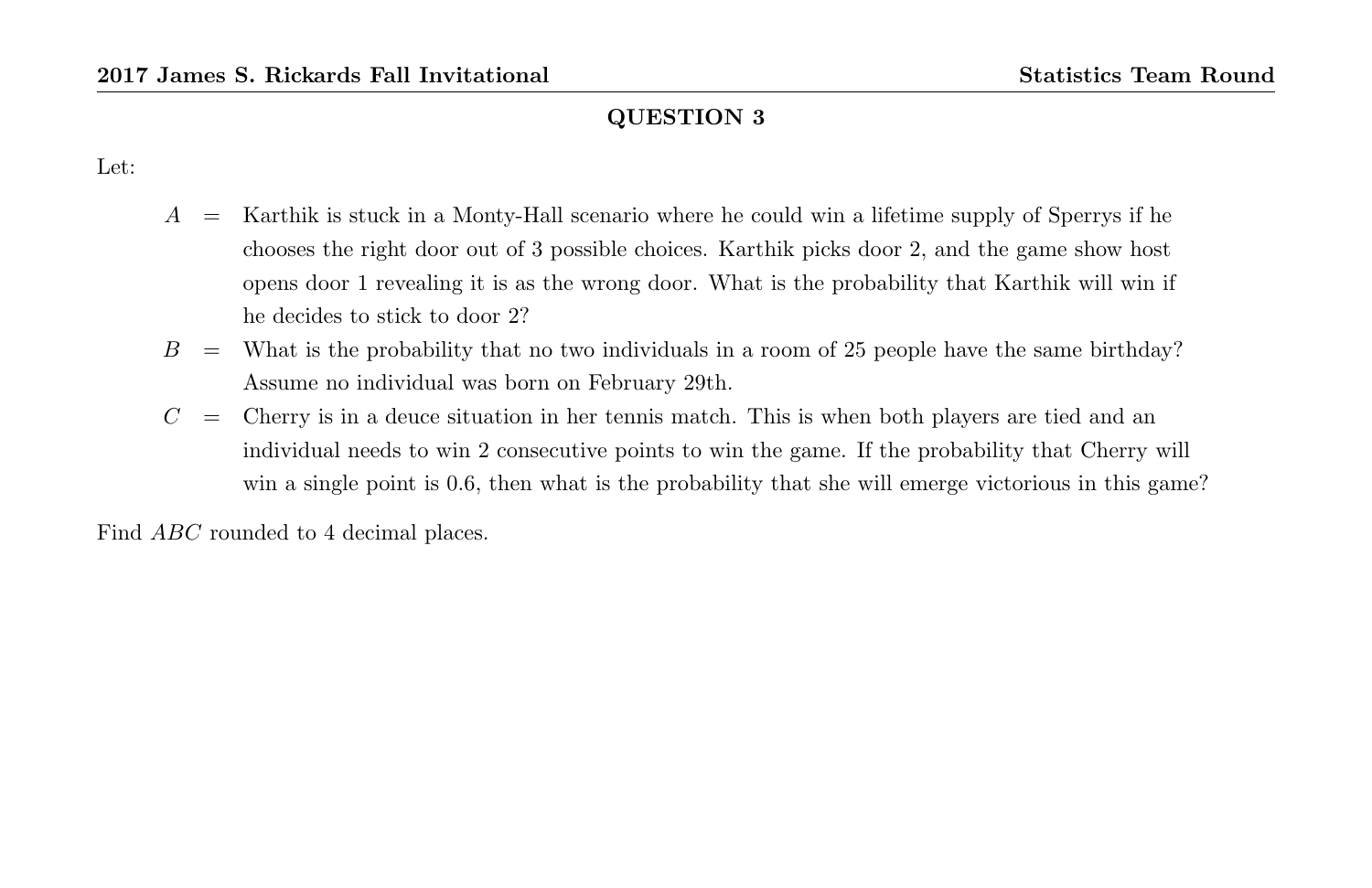Let  $X$  be a random variable that is normally distributed with mean 12 and standard deviation 7. Let  $Y$  be a random variable that is normally distributed with mean 23 and standard deviation 24. Assume X and Y are independent. Let:

> $A =$  the mean of  $X + Y$  $B =$  the standard deviation of  $X + Y$  $C =$  the mean of  $3X + 4Y$  $D =$  the variance of  $3X + 4Y$

Find  $AB + CD$ .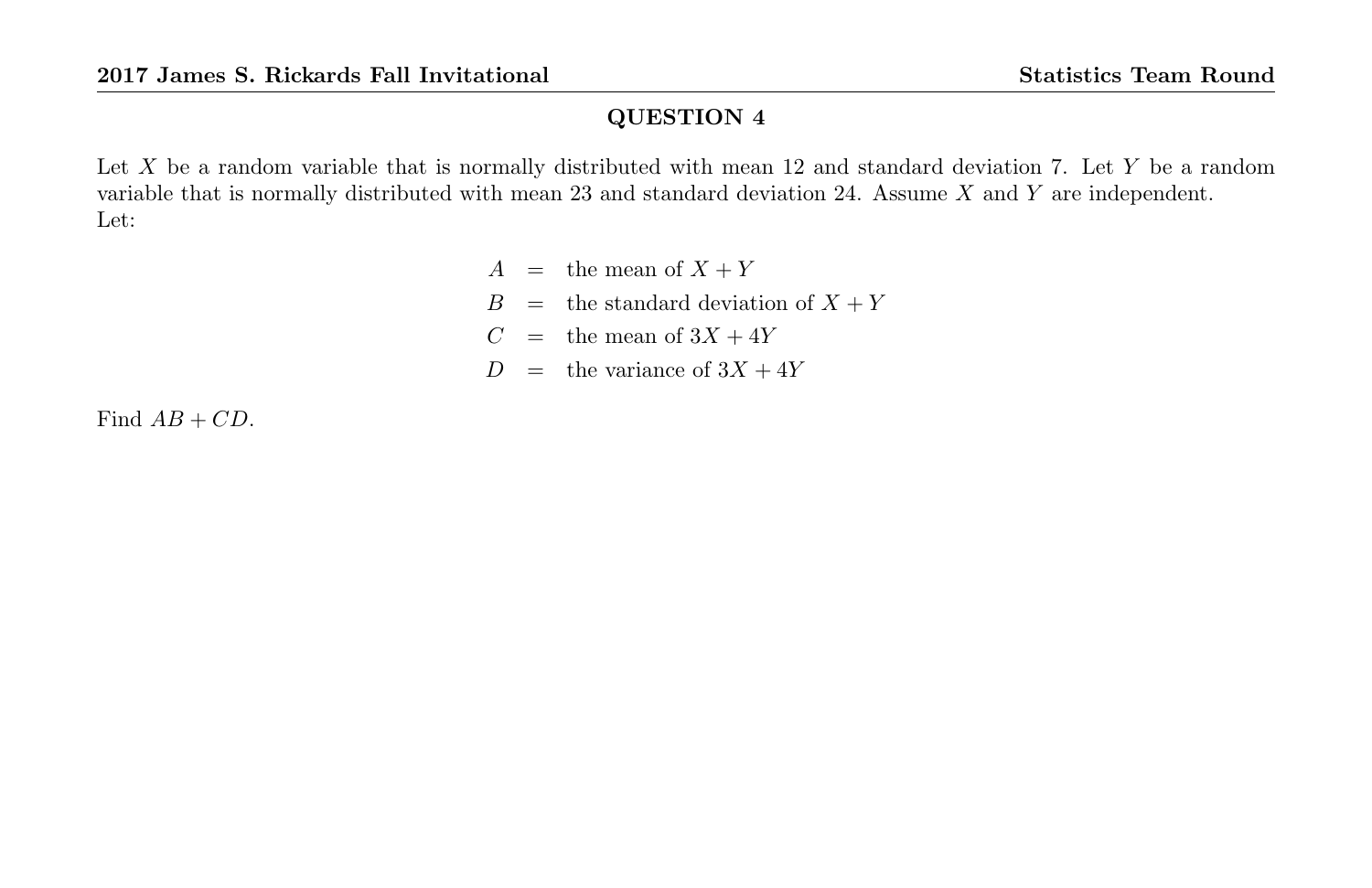Aman is investigating the number of light bulbs produced by Light Bulb Co.'s factories around the world on a particular day. Based on a random sample from 196 factories, the hypotheses are:

*H*<sub>0</sub>: 
$$
\mu = 7,300
$$
  
*H<sub>a</sub>*:  $\mu > 7,300$ 

Assume that the population standard deviation is  $\sigma = 250$ . The test rejects  $H_0$  at the 2.5% level of significance. Calculate the power of the test against the alternative  $\mu = 7350$ . Round your answer to four decimal places.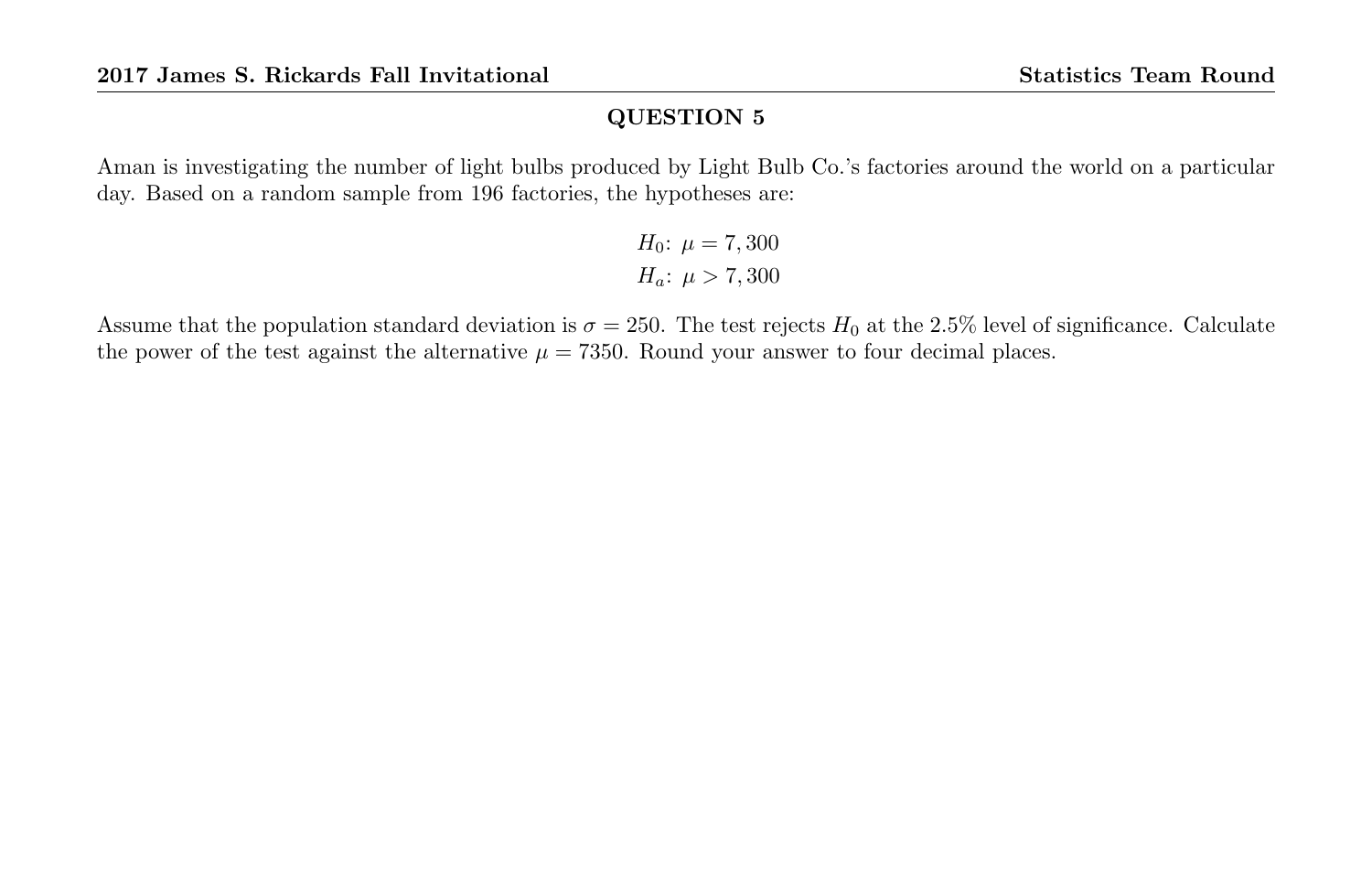Mr. Jones grades his students on a scale of 0 to 1, with a 0.6 needed to pass his class. The scores of his students are modeled by the following density:

$$
f(x) = \begin{cases} \frac{5}{2}x & 0 \le x \le 0.4\\ \frac{10}{9}x + \frac{5}{9} & 0.4 \le x \le 1\\ 0 & otherwise \end{cases}
$$

Let:

 $A =$  What is the probability that a randomly selected student passes Mr. Jones's class?

 $B =$  What score is at the 87.5 percentile of the distribution? Round your answer to 3 decimal places.

Compute AB.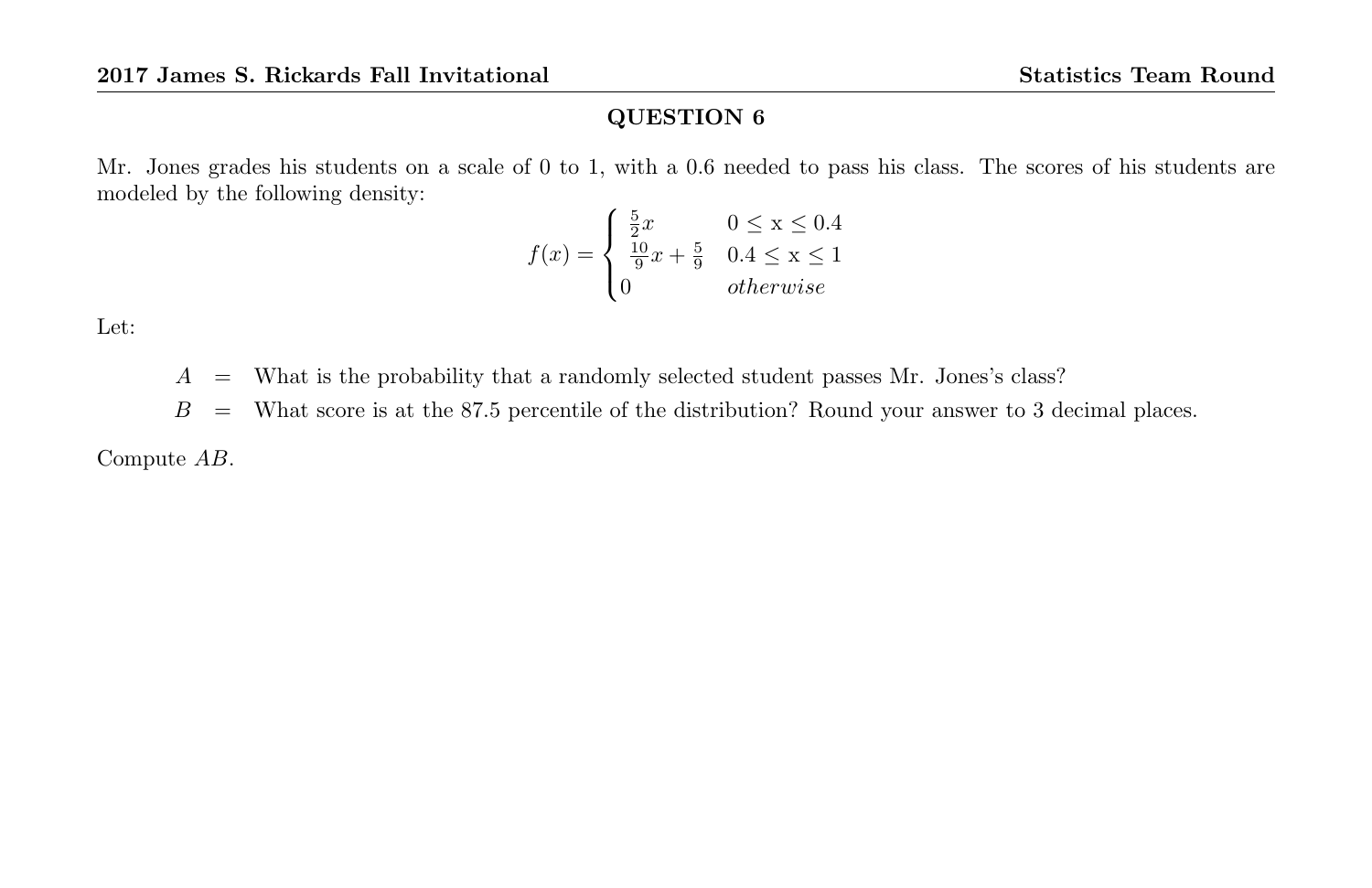Starting with 43, for all true statements subtract 2 and for all false statements add 3.

- $\cdot$  A type II error occurs when we reject the null hypothesis  $H_0$  when  $H_0$  is actually true.
- · The standard deviation of a set of numbers is always positive.
- · The least squares regression line can only be calculated when both variables are quantitative.
- · As the number of degrees of freedom in a t-distribution increase, the t-distribution approaches the normal z-distribution.
- · When the mean is greater than the median, the distribution is skewed left.
- The Poisson Distribution is a continuous function.
- When testing a claim, the smaller the p-value, the stronger the evidence against  $H_0$  provided by the data.
- $\cdot$  If the p-value is as small as or smaller than a significance level  $\alpha$ , we say that the data is not statistically significant at level  $\alpha$ .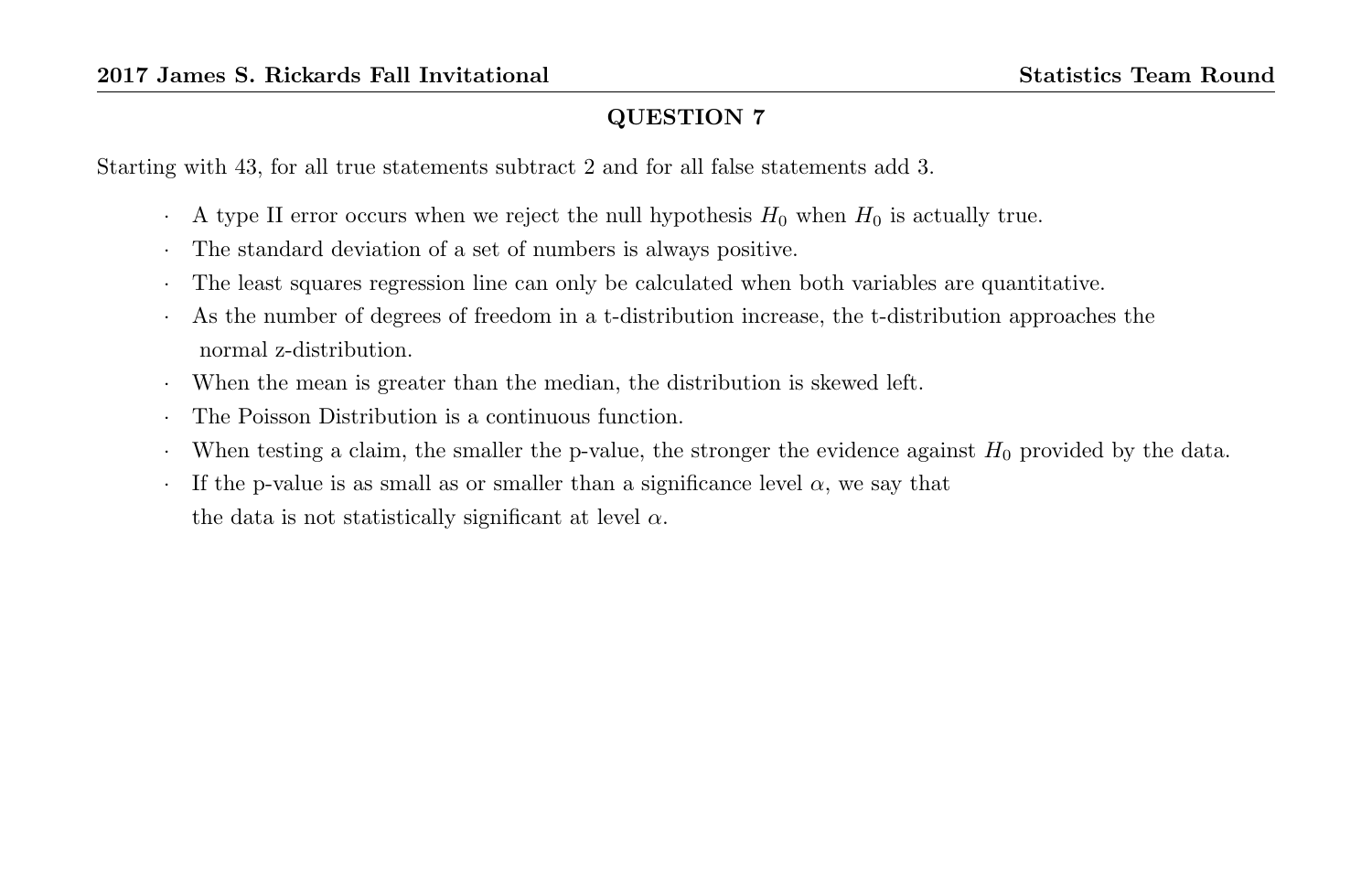Students at Rickards must take one each of classes  $A^*, B^*, C^*$  and classes  $X^*, Y^*, Z^*$ . Below is a frequency table showing the number of students taking each combination of offered classes.

| Classes | $X^*$ | Y* | $7*$ |
|---------|-------|----|------|
| $A^*$   | 20    | 26 | 26   |
| $R^*$   | 32    | 38 | 30   |
| $C^*$   | 5     | 21 | 24   |

If a student is selected uniformly at random, let X denote the event the student is taking a class X∗ for all classes at Rickards. Let:

> $W = P((A \cup Y)' \cap (C \cup Z)')$  $X = P(A \cap X')$  $Y = P(A \cup C) \cup P(X \cup Z)$  $Z = P((A \cap X) \cup (B \cap Y) \cup (C \cap Z))$

Find the exact value of  $W + X + Y + Z$ .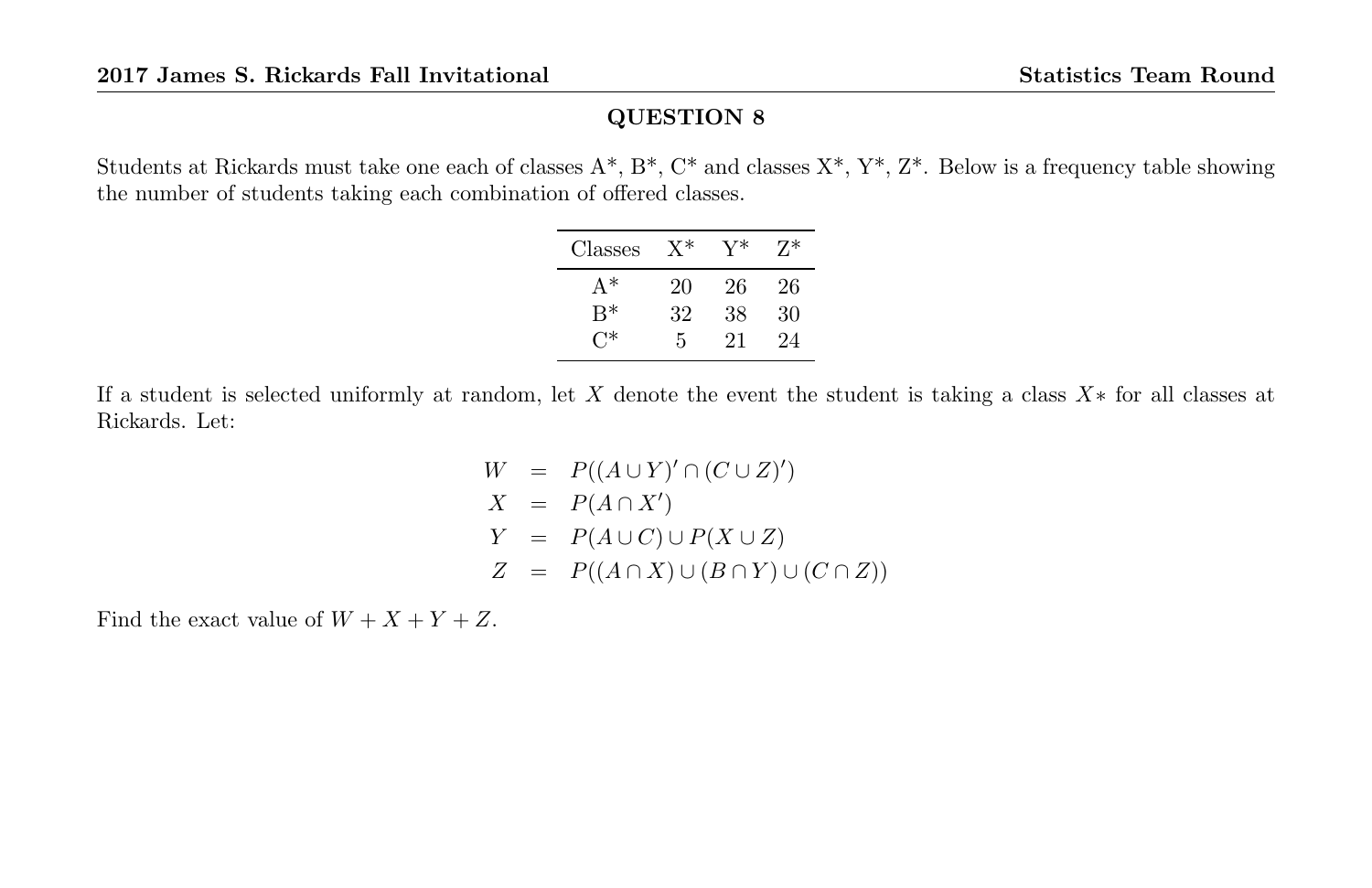Let:

- · Samuel wants to know the mean weight of the trucks produced at his factory. The standard deviation of all the trucks produced at his factory is 45 pounds. He wants a margin of error of 5 pounds with 90% confidence. Let  $A =$  the minimum size of the sample must Samuel take. Round the critical value needed to two decimal places.
- · Dr. Fraser gave a calculus test. Carson's score of 98 is higher than 96.7% of the class and Bob's score of 74 is higher than 44.3% of the class. Given that the scores are normally distributed, round all necessary critical values to the nearest hundredth. Let  $B =$  the sum of the mean and standard deviation of the test scores, rounded to the nearest hundredth.
- · Ms. Fields gives an environmental science test to her first period and sees that the mean score is 65 and the standard deviation is 6. She curves the test so that the mean score is 75 and the standard deviation is 9. If Philip receives a score of 85 after the curve, let  $C =$  his original score rounded to nearest whole number.

Compute  $A - BC$ .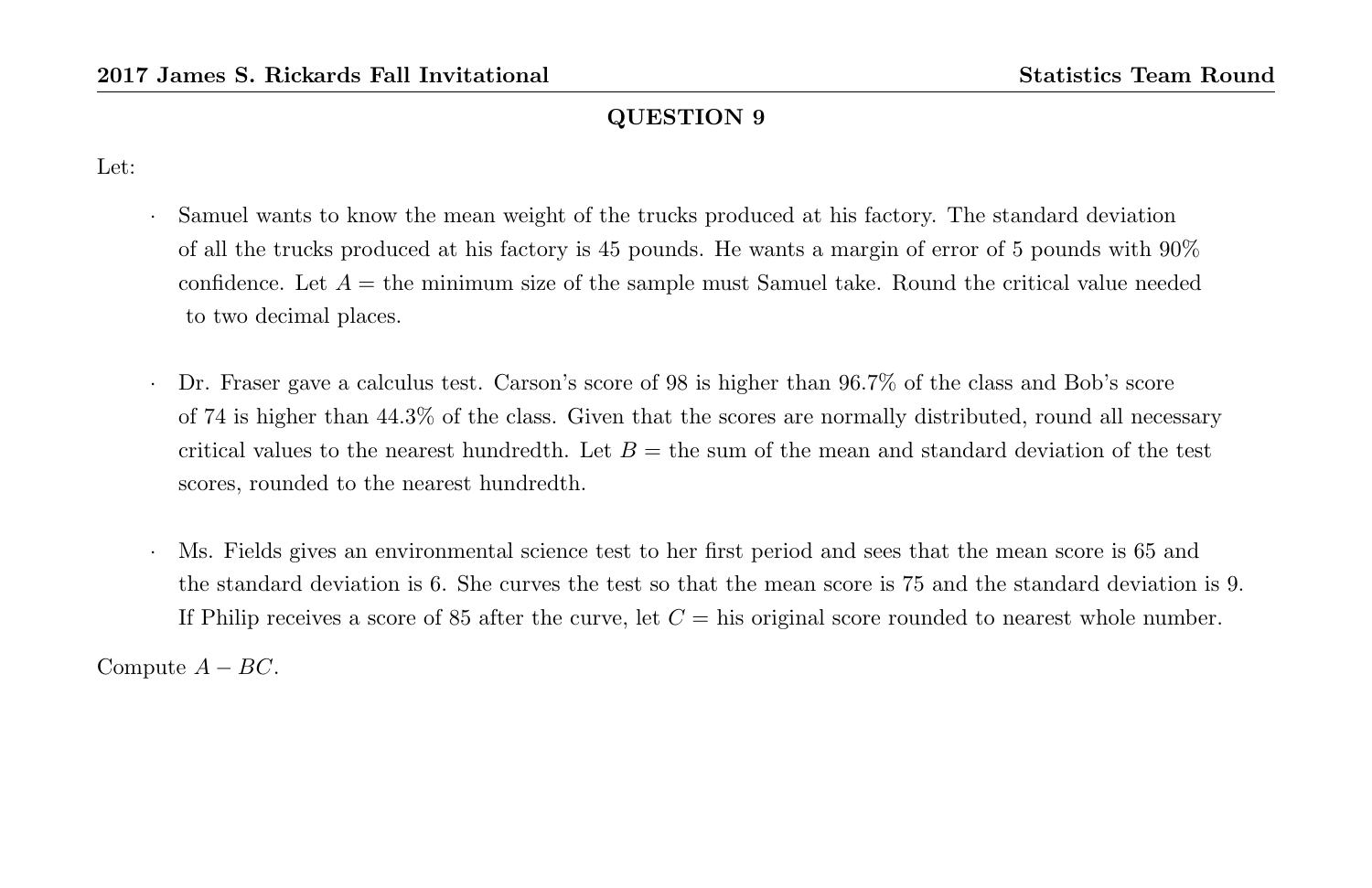The probability distribution for the amount of money (in dollars) Nihar makes selling Rickards Invitatoinal t-shirts is given in the following table, in which  $X$  is a random variable.

|                                                                              |  | 55   60   68   79   84   90 |  |  |
|------------------------------------------------------------------------------|--|-----------------------------|--|--|
| $\boxed{P(X=x) \mid 0.12 \mid 0.18 \mid 0.18 \mid 0.30 \mid 0.16 \mid 0.06}$ |  |                             |  |  |

- $A =$  the value of  $E(X)$
- $B =$  the value of  $\sigma(X)$
- $C =$  the value of  $Var(X)$
- $D =$  the value of  $E(X^2)$

Compute  $A + B + C + D$  to four decimal places.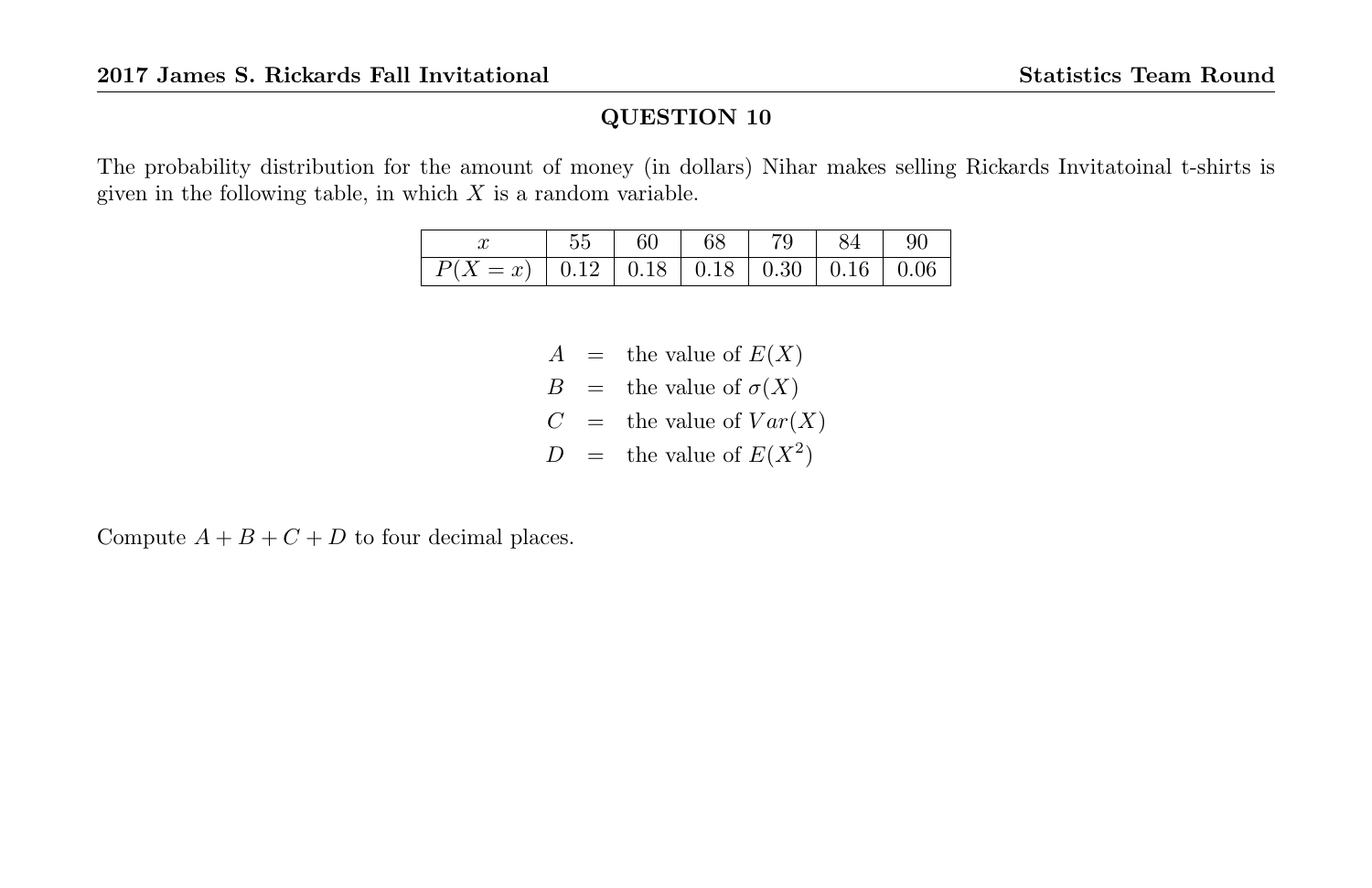In a nationwide poll of 1000 middle schoolers in 6th, 7th, and 8th grade, respondents were asked if they ate cafeteria food for lunch, brought lunch from home, or a mix of both. Their answers are presented in the following contingency table:

|       | Type of Lunch  |     |             |  |  |
|-------|----------------|-----|-------------|--|--|
| Grade | Cafeteria Home |     | <b>Both</b> |  |  |
| 6th   | 150            | 165 | 55          |  |  |
| 7th   | 175            | 220 | 35          |  |  |
| 8th   | 75             | 105 | 20          |  |  |

Pruthak wanted to see if there was a relationship between the grade that students were in and their lunch routines.

- $A =$  the degrees of freedom in this problem
- $B =$  the expected number of 7th graders who bring lunch from home
- $C =$  the  $X^2$  value for the data set rounded to four decimal places
- $D =$  the P-value for the data set rounded to four decimal places
- $E = 0$  if there is a relationship between grade level and lunch routine or 1 if there is no relationship between grade level and lunch routine when using a 10% significance level

Compute  $E(A + B + C + D)$  to four decimal places.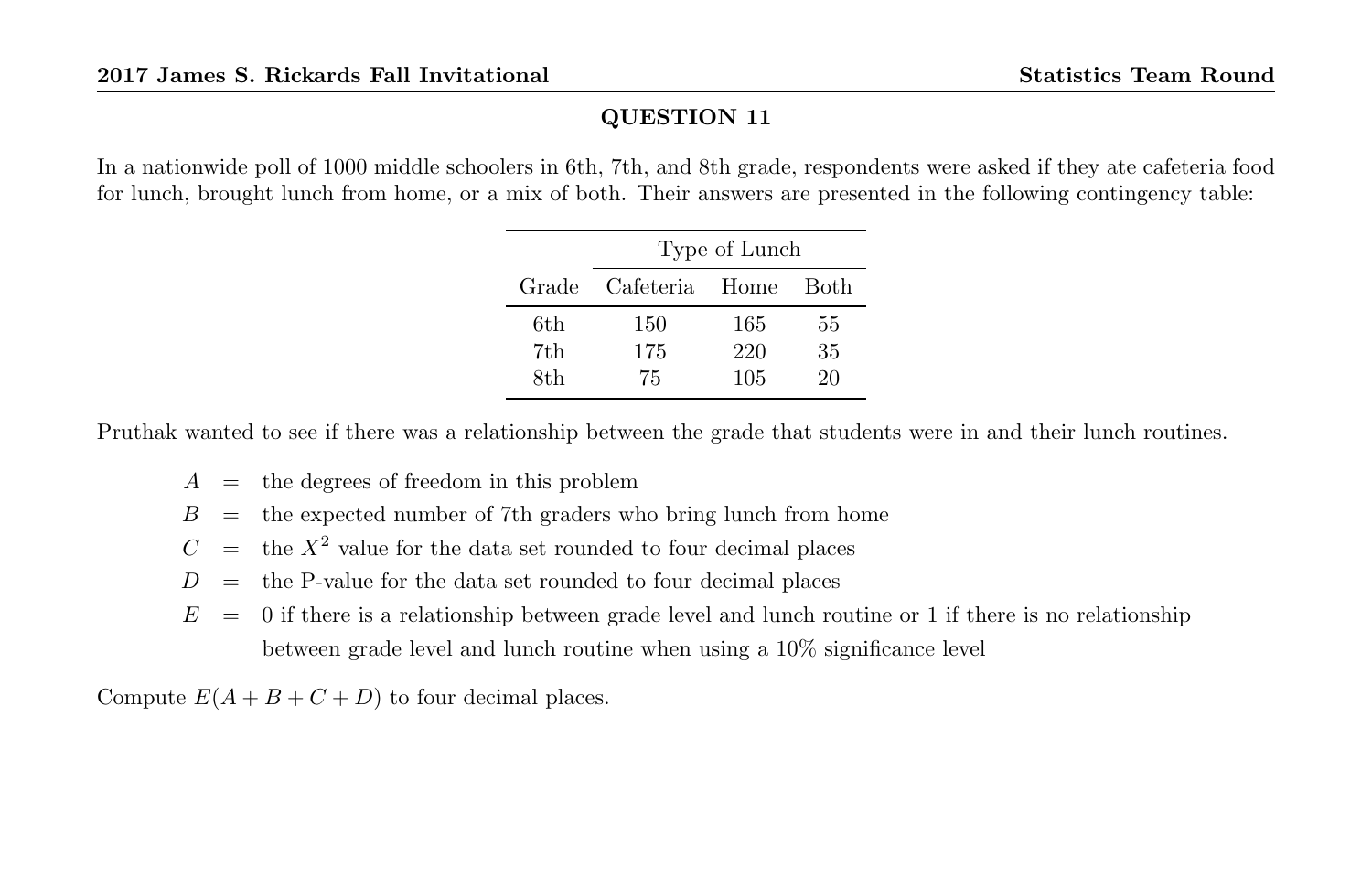Samuel Walters becomes doubtful when Cherry tells him that the attendance at Club Panda is 34 members at every meeting. Samuel decides to conduct a simple random sample of 15 club meetings. Samuel finds that the sample mean attendance at Club Panda meetings is 36.2 members with a standard deviation of 2.8 members. Assuming a 10% significance level, let:

- $A =$  the degrees of freedom in the scenario
- $B =$  the critical value at this significance level rounded to three decimal places
- $C = 0$  if Cherry's statement should be rejected or 1 if Cherry's statement should not be rejected
- $D =$  the *t*-statistic rounded to three decimal places

Determine  $AC + BD$ . Round your answer to four decimal places.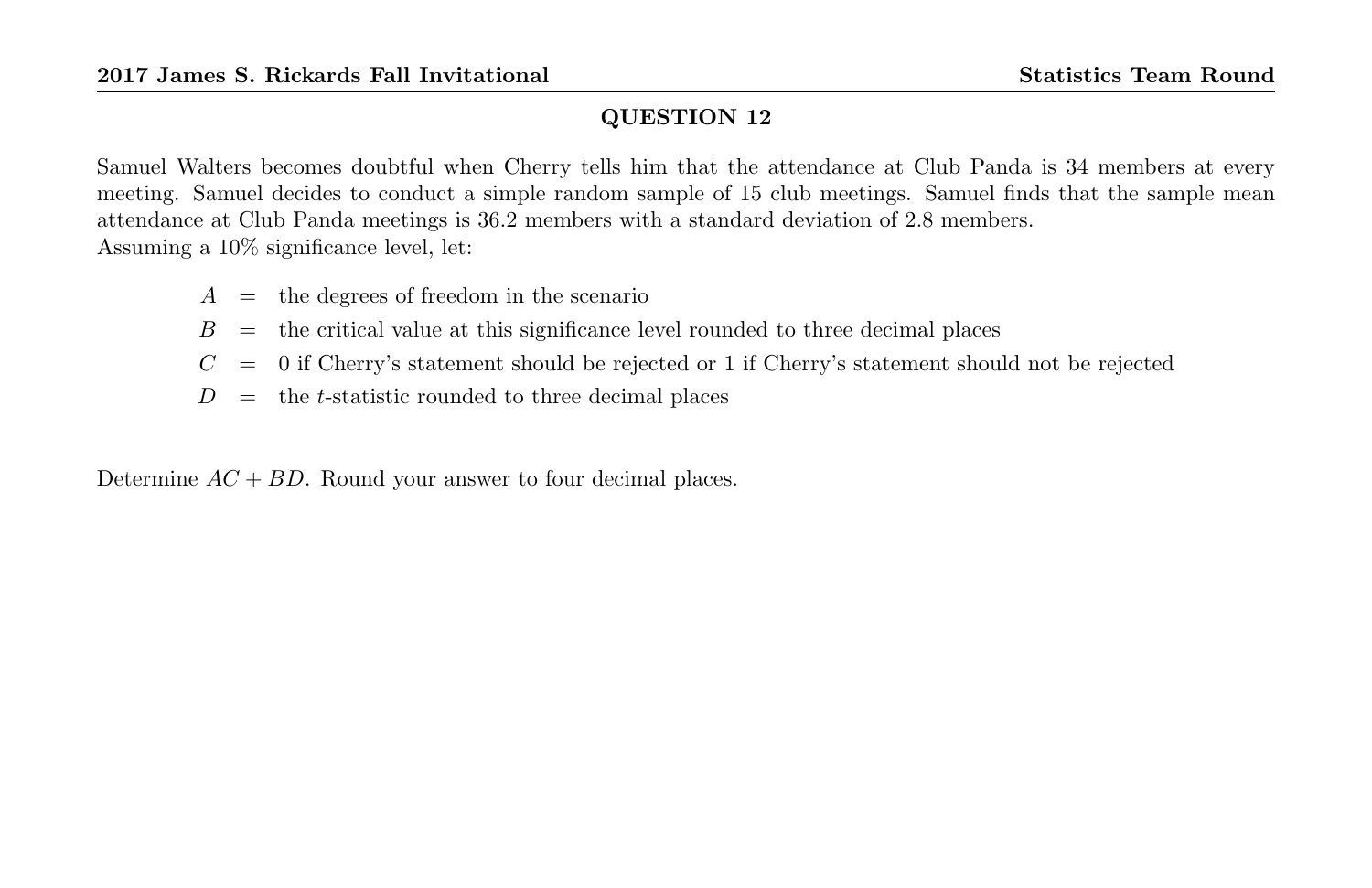The Towers of Hanoi is a famous problem where one has 3 pegs and 3 disks with all 3 disks stacked on top of one another. Each disk on top is slightly smaller than the one below it. The objective of the problem is to transfer all 3 disks to another peg by only moving one disk at a time and with the provision that a larger disk cannot be placed on top of a smaller disk. What is the minimum number of moves required to transfer 10 disks from one peg to another?